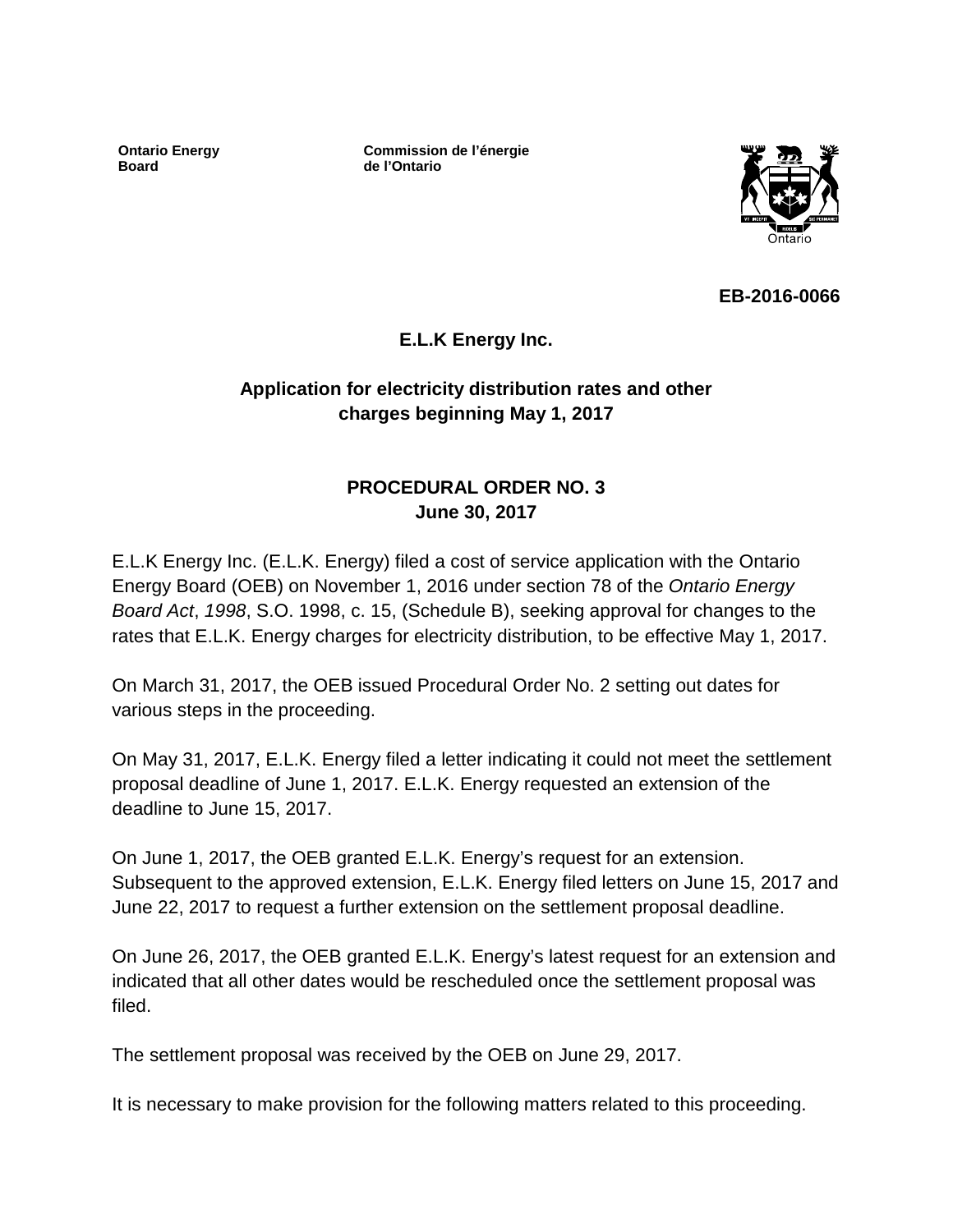#### **IT IS THEREFORE ORDERED THAT:**

1. Any submission from OEB staff on a settlement proposal shall be filed with the OEB and served on all parties by **July 7, 2017**.

All filings to the OEB must quote the file number, EB-2016-0066, be made in searchable / unrestricted PDF format electronically through the OEB's web portal at [https://www.pes.ontarioenergyboard.ca/eservice/.](https://www.pes.ontarioenergyboard.ca/eservice/) Two paper copies must also be filed at the OEB's address provided below. Filings must clearly state the sender's name, postal address and telephone number, fax number and e-mail address. Parties must use the document naming conventions and document submission standards outlined in the RESS Document Guideline found at

[http://www.ontarioenergyboard.ca/OEB/Industry.](http://www.ontarioenergyboard.ca/OEB/Industry) If the web portal is not available parties may email their documents to the address below. Those who do not have internet access are required to submit all filings on a CD in PDF format, along with two paper copies. Those who do not have computer access are required to file 7 paper copies.

All communications should be directed to the attention of the Registrar at the address below, and be received no later than 4:45 p.m. on the required date.

With respect to distribution lists for all electronic correspondence and materials related to this proceeding, parties must include the Case Manager, Donald Lau at [donald.lau@oeb.ca](mailto:donald.lau@oeb.ca) and OEB Counsel, Ljuba Djurdjevic at [ljuba.djurdjevic@oeb.ca.](mailto:ljuba.djurdjevic@oeb.ca)

#### **ADDRESS**

Ontario Energy Board P.O. Box 2319 2300 Yonge Street, 27th Floor Toronto ON M4P 1E4 Attention: Registrar

E-mail: [boardsec@oeb.ca](mailto:boardsec@oeb.ca) Tel: 1-888-632-6273 (Toll free) Fax: 416-440-7656